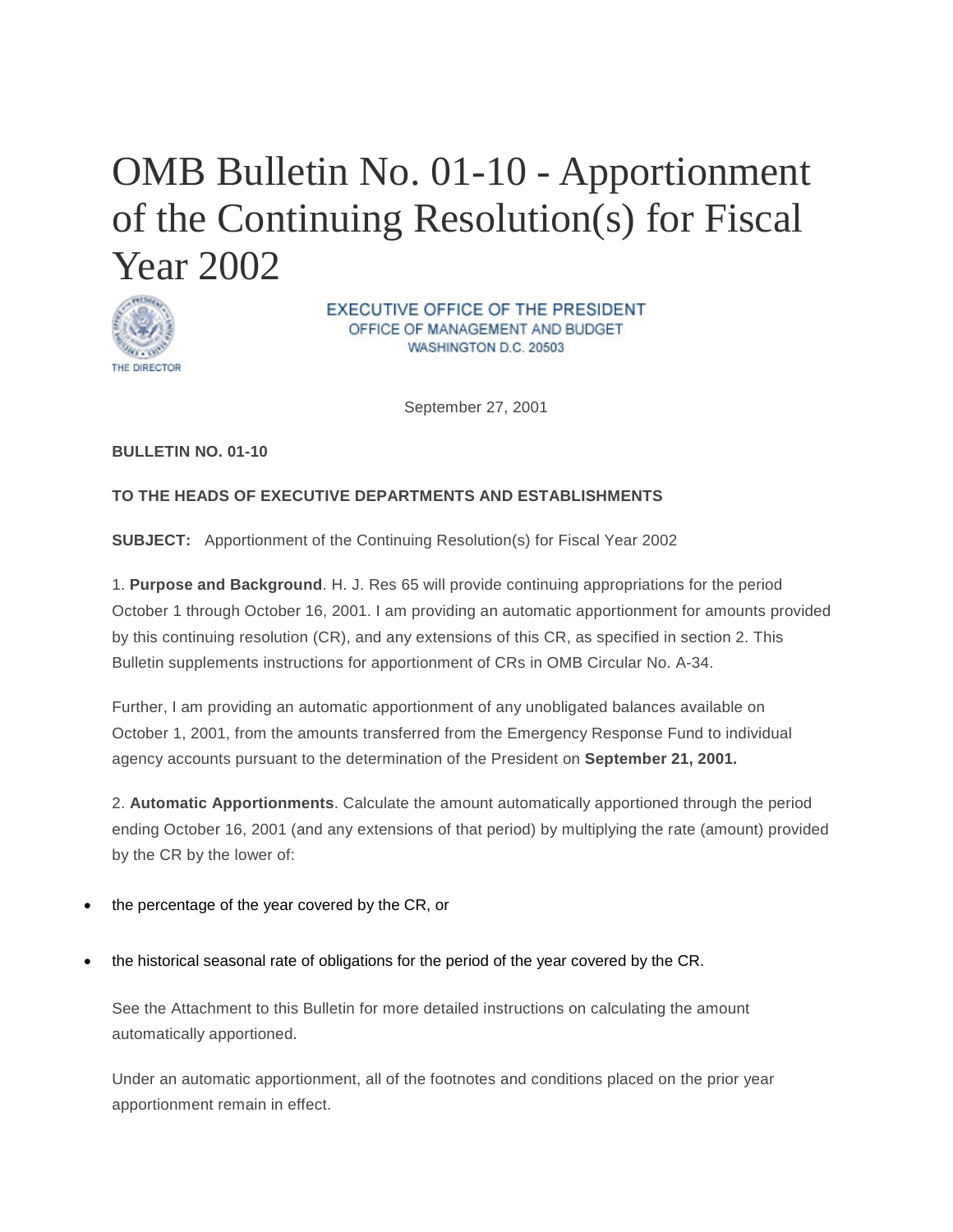The CR expires at midnight on Tuesday, October 16, 2001.

3. **Written Apportionments**. If a program requires an amount different from the total amount automatically apportioned, you must request a written apportionment

/s/ Mitchell E. Daniels, Jr. **Director** 

Attachment

### **Calculating the Automatic Apportionment**

Calculate the amount automatically apportioned through the period ending October 16, 2001 (and any extensions of that period) by multiplying the **rate (amount) provided by the CR** by the lower of:

- the **percentage of the year** covered by the CR (rounded to the nearest tenth), or
- the **historical seasonal rate** of obligations for the period of the year covered by the CR.

1. **What is the rate (amount) provided by the CR?** The rate (amount) provided by the CR could be one of the following *annual* amounts:

- the *current rate*, calculated as follows:
- o take the net amount enacted in FY 2001, i.e., add any supplemental appropriations and subtract any rescissions; and
- o add the unobligated balance carried forward to FY 2001 (if any); or
- the rate of operations *not exceeding the current rate*, calculated as follows:
- $\circ$  take the net amount enacted in FY 2001, i.e., add any supplemental appropriations and subtract any rescissions;
- o add the unobligated balance carried forward to FY 2001 (if any), and
- o subtract the unobligated balance at the end of FY 2001 (if any).